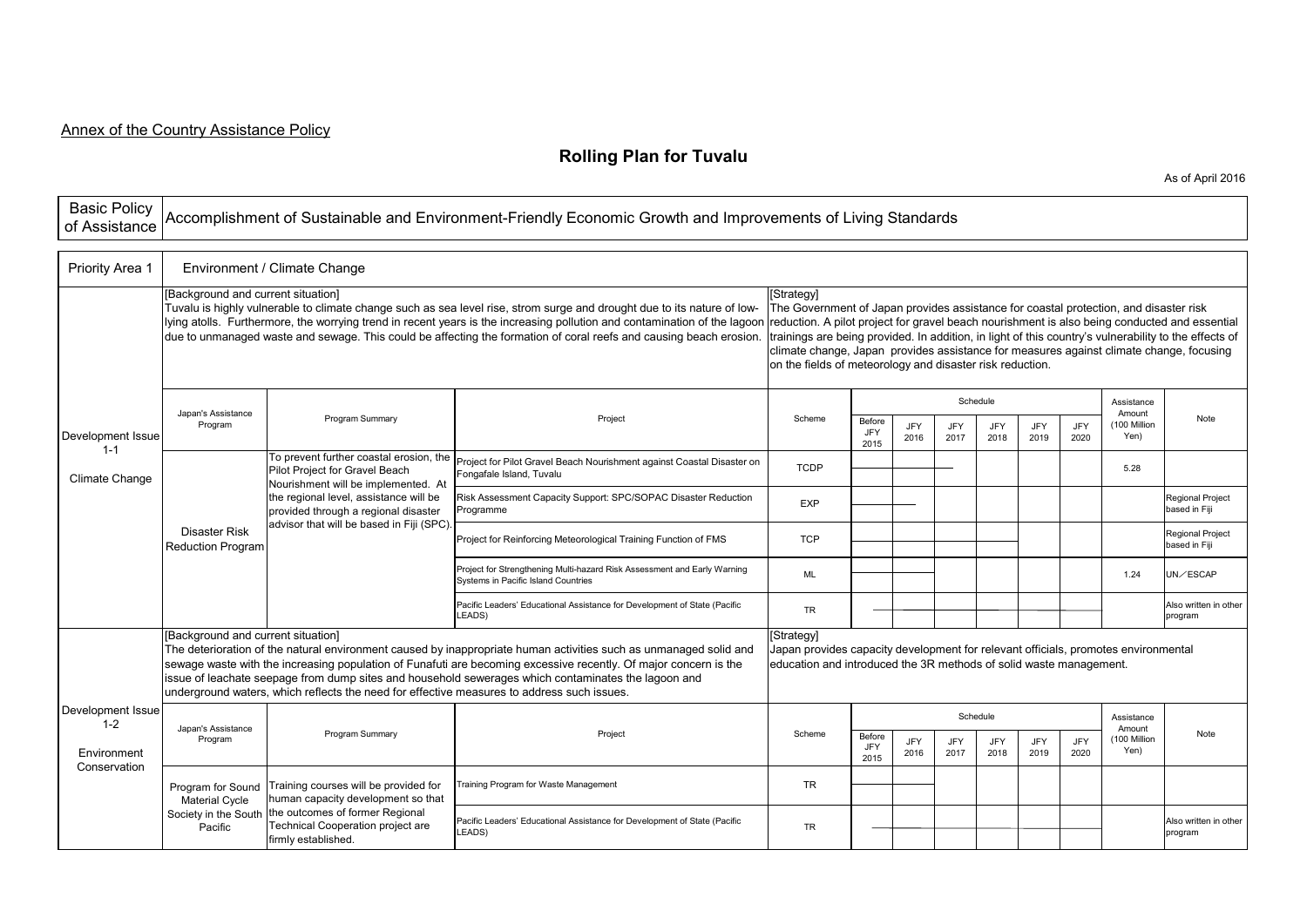| Priority Area 2                                               | Overcoming Vulnerability                                                                                                                                                                                                                                                                                                                                                                                                                                                                                                                                                                                       |                                                                                                                                                                                                                                                                                                                           |                                                                                                           |                          |                                                                                                                                                                                                                                                                                                                                                                                                                                                                                                                                |                    |             |                    |                    |             |                      |                                  |  |
|---------------------------------------------------------------|----------------------------------------------------------------------------------------------------------------------------------------------------------------------------------------------------------------------------------------------------------------------------------------------------------------------------------------------------------------------------------------------------------------------------------------------------------------------------------------------------------------------------------------------------------------------------------------------------------------|---------------------------------------------------------------------------------------------------------------------------------------------------------------------------------------------------------------------------------------------------------------------------------------------------------------------------|-----------------------------------------------------------------------------------------------------------|--------------------------|--------------------------------------------------------------------------------------------------------------------------------------------------------------------------------------------------------------------------------------------------------------------------------------------------------------------------------------------------------------------------------------------------------------------------------------------------------------------------------------------------------------------------------|--------------------|-------------|--------------------|--------------------|-------------|----------------------|----------------------------------|--|
| Development Issue<br>$2 - 1$<br>Strengthening of<br>Education | [Background and current situation]<br>In Tuvalu, opportunities for higher education and employment are highly limited causing brain drain and a serious<br>shortage of human resources. Under these circumstances, majority of teachers need effective teaching skills due to<br>poor quality teacher training programs. In addition, the relatively low wage rate for teachers drives them to migrate or<br>find employment in different area.                                                                                                                                                                |                                                                                                                                                                                                                                                                                                                           |                                                                                                           |                          | [Strategy]<br>In line with the Government of Japan's issue-specific policy "Learning Strategy for Peace and<br>Growth", assistance will be provided to improve educational Infrastructure and system to<br>enable a better learning environment for the Tuvaluan students pursuing secondary and<br>tertiary education in the country.                                                                                                                                                                                         |                    |             |                    |                    |             |                      |                                  |  |
|                                                               | Japan's Assistance<br>Program                                                                                                                                                                                                                                                                                                                                                                                                                                                                                                                                                                                  | Program Summary                                                                                                                                                                                                                                                                                                           | Project                                                                                                   | Scheme                   | Schedule                                                                                                                                                                                                                                                                                                                                                                                                                                                                                                                       |                    |             |                    |                    |             | Assistance<br>Amount |                                  |  |
|                                                               |                                                                                                                                                                                                                                                                                                                                                                                                                                                                                                                                                                                                                |                                                                                                                                                                                                                                                                                                                           |                                                                                                           |                          | Before<br>JFY<br>2015                                                                                                                                                                                                                                                                                                                                                                                                                                                                                                          | JFY<br>2016        | JFY<br>2017 | JFY<br>2018        | JFY<br>2019        | JFY<br>2020 | 100 Million<br>Yen)  | Note                             |  |
|                                                               | Islands & Remote<br>Areas Education<br>Support Program                                                                                                                                                                                                                                                                                                                                                                                                                                                                                                                                                         | To assist human resource<br>development in Tuvalu, Japan<br>supports the improvement of<br>educational facilities.                                                                                                                                                                                                        | Training Program for Mathematics and Science                                                              | <b>TR</b>                |                                                                                                                                                                                                                                                                                                                                                                                                                                                                                                                                |                    |             |                    |                    |             |                      |                                  |  |
|                                                               |                                                                                                                                                                                                                                                                                                                                                                                                                                                                                                                                                                                                                |                                                                                                                                                                                                                                                                                                                           | Pacific Leaders' Educational Assistance for Development of State (Pacific<br>LEADS)                       | <b>TR</b>                |                                                                                                                                                                                                                                                                                                                                                                                                                                                                                                                                |                    |             |                    |                    |             |                      | Also written in other<br>program |  |
|                                                               | [Background and current situation]<br>Infectious Disease such as Lymphatic Filariasis and Non Communicable Diseases (NCDs) such as diabetes and<br>hypertension are becoming major causes for morbidity and mortality in Tuvalu. Improving preventative measures of<br>these diseases ensuring the necessary human resource and capacity development are highly required. With MOH's<br>long-term development plan 2009-2019, regional medical and health care services will be enhanced in cooperation<br>with development partners and NGOs to maintain an effective health/medical service for the country. |                                                                                                                                                                                                                                                                                                                           |                                                                                                           |                          | [Strategy]<br>For the health sector, mesures taken-should be based on Japan's Global Health Policy 2011-<br>2015.<br>Support for improvement of health and medical services will be provided through group and<br>region-focused training which provides training for NCD prevention and control and also<br>grassroots level support for upgrading health and medical facilities.<br>Furthermore, measures against infectious diseases, like the eradication of lymphatic filariasis,<br>will continue to receive assistance. |                    |             |                    |                    |             |                      |                                  |  |
| Development Issue<br>$2 - 2$                                  | Japan's Assistance                                                                                                                                                                                                                                                                                                                                                                                                                                                                                                                                                                                             |                                                                                                                                                                                                                                                                                                                           |                                                                                                           |                          | Schedule<br>Assistance<br>Amount                                                                                                                                                                                                                                                                                                                                                                                                                                                                                               |                    |             |                    |                    |             |                      |                                  |  |
| Improvement of<br><b>Health and Medical</b><br>Services       | Program                                                                                                                                                                                                                                                                                                                                                                                                                                                                                                                                                                                                        | Program Summary                                                                                                                                                                                                                                                                                                           | Project                                                                                                   | Scheme                   | Before<br>JFY<br>2015                                                                                                                                                                                                                                                                                                                                                                                                                                                                                                          | <b>JFY</b><br>2016 | JFY<br>2017 | <b>JFY</b><br>2018 | <b>JFY</b><br>2019 | JFY<br>2020 | (100 Million<br>Yen) | Note                             |  |
|                                                               | Pacific Islands<br><b>Health and Medical</b><br>Program                                                                                                                                                                                                                                                                                                                                                                                                                                                                                                                                                        | Along with projects that improve the<br>delivery of quality health services<br>relateding to Infectious Diseases and<br>NCDs, follow-up assistance will be<br>given to mitigate the deterioration of<br>Princess Margaret Hospital, which is<br>Tuvalu's only hospital, in order to<br>contribute to the delivery of high | Provision of specific medical equipment for Pacific Program to eliminate<br>Lymphatic Filariasis (PacELF) | EQ                       |                                                                                                                                                                                                                                                                                                                                                                                                                                                                                                                                |                    |             |                    |                    |             |                      |                                  |  |
|                                                               |                                                                                                                                                                                                                                                                                                                                                                                                                                                                                                                                                                                                                |                                                                                                                                                                                                                                                                                                                           | Health and Medical Fields Training Courses                                                                | <b>TR</b>                |                                                                                                                                                                                                                                                                                                                                                                                                                                                                                                                                |                    |             |                    |                    |             |                      |                                  |  |
|                                                               |                                                                                                                                                                                                                                                                                                                                                                                                                                                                                                                                                                                                                |                                                                                                                                                                                                                                                                                                                           | Pacific Leaders' Educational Assistance for Development of State (Pacific<br>LEADS)                       | <b>TR</b>                |                                                                                                                                                                                                                                                                                                                                                                                                                                                                                                                                |                    |             |                    |                    |             |                      | Written in other<br>program      |  |
|                                                               |                                                                                                                                                                                                                                                                                                                                                                                                                                                                                                                                                                                                                | quality health services in the country.                                                                                                                                                                                                                                                                                   | Rehabilitation and Provision of Medical Equipment to Princess Margaret<br>Hospital                        | Follow-up<br>Cooperation |                                                                                                                                                                                                                                                                                                                                                                                                                                                                                                                                |                    |             |                    |                    |             |                      |                                  |  |